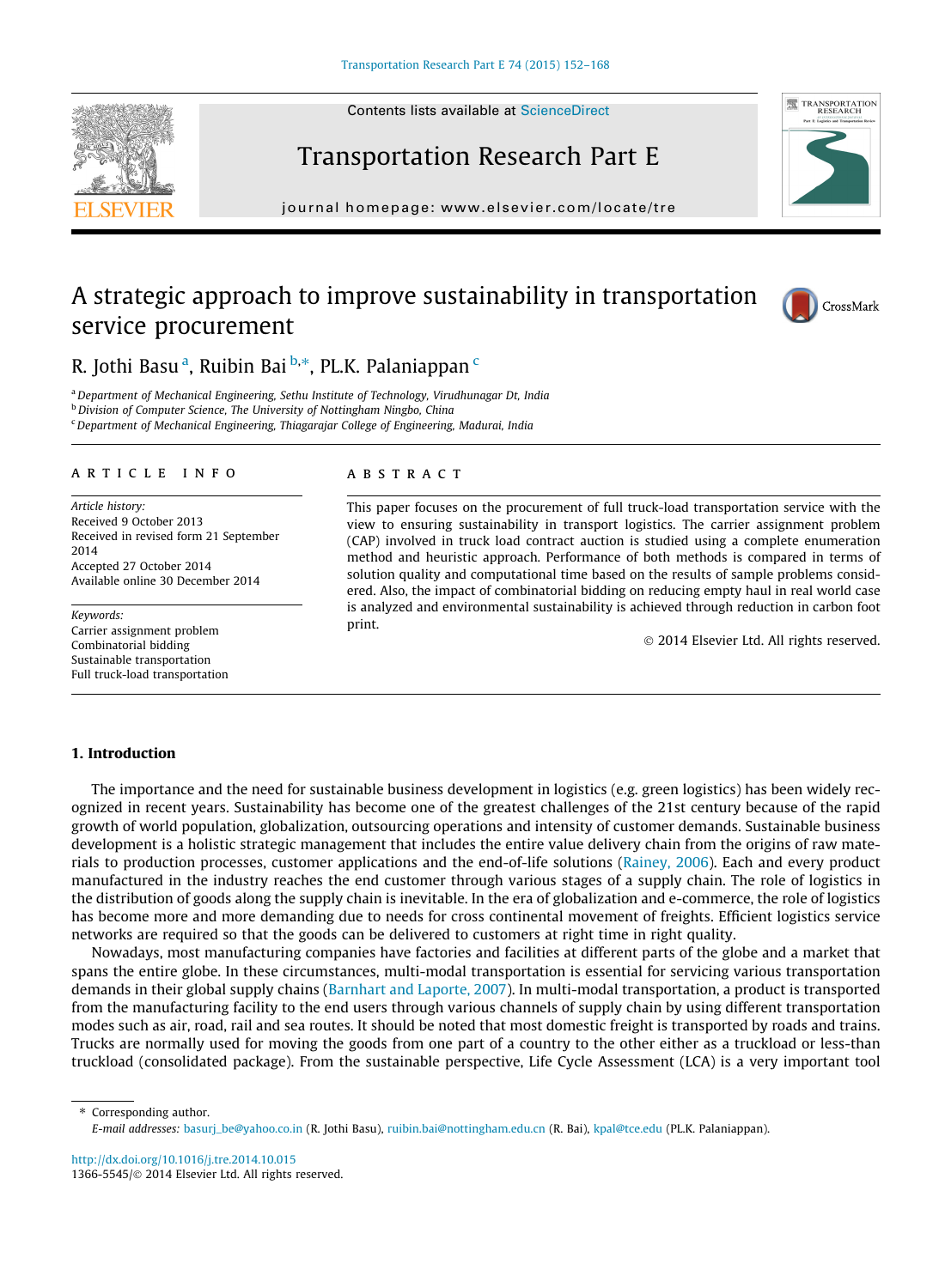to identify the scope for improvement in each and every activity of all the LCA phases, including the transportation phase. In this scenario, it is vital to eliminate unnecessary movement in the distribution channel. According to [Blaeser and Whiting](#page--1-0) [\(2012\),](#page--1-0) among the current green technologies used by the logistics industries, route optimization is the most prominent one especially with the large sized truckload industries. Studying the interaction between sustainability and technological innovation in the field of logistics is essential [\(Klumpp et al., 2009\)](#page--1-0). To leap forward in this direction, an attempt is made in this paper to reduce transportation costs (and emissions) by reducing empty haul of the carriers in the full truckload industry.

Truckload transportation service can be either full truckload or less-than truckload. In full truckload transport, a dedicated truck is deployed for moving a shipment from its origin to the destination; whereas in the less-than truckload transport, many smaller shipments are consolidated and moved by using a single truck. Full truckload is very common in industry because of dedicated fleet movements along the supply chain without intermediate stops. This ensures on time delivery of goods at the destinations which can be difficult to achieve in the case of transfer oriented less-than truckload services.

Manufacturing industries nowadays tend to outsource transport logistics activity to improve efficiency and reduce cost. For this purpose, a contract will be established by a manufacturer with the freight service companies for the period of two or three years. Auction procedure is generally followed for allocating the lanes to the different trucking companies. Here a lane refers to a source–destination pair, between which freight has to be moved. This research work studies the problem of assigning lanes to various carriers who participate in the auction, formally called as carrier assignment problem (CAP) ([Sheffi, 2004](#page--1-0)). It is also known as the Winner Determination Problem (WDP). CAP is a complex problem faced in a transportation service procurement auction for establishing contracts with carriers. So far the research in this area (particularly with the combinatorial bidding) is limited and hence requires more attention.

In recent times, combinatorial bidding has become very important in transportation service auctions because of the associated benefits of utilizing economy of scope. Economy of scope is nothing but an opportunity available for the carrier to utilize the empty movement in their existing network in the future bidding. If the lane offered in a particular call for bidding matches with the lanes of empty movement in their current network, then there is an opportunity to aggressively bid for these lanes since it adds no significant cost to the carrier. Also in combinatorial bidding, carriers can submit bids in the form of lane bundles that enable the carrier to bid for combinations of lanes of their own choice with less empty movements. According to [Lee et al. \(2007\)](#page--1-0), repositioning of empty trucks constitutes a substantial portion of operating expenses. Here, there is no risk of getting an incomplete set in the bundle and hence carriers can bid without fear of exposure problems. This way, shippers will benefit as the transportation cost will be reduced, leading to a win–win situation for both carriers and shippers. This will also lead to logistics sustainability because of the scope for elimination or reduction of empty truck movement.

From the summary of survey shown in [Table 1](#page--1-0), it is evident that various authors have addressed the sustainability aspect in different areas of research in logistics such as 3PL, reverse logistics, logistics operations and customized logistics. Issues related to social sustainability ([Presley et al., 2007; Sarkis et al., 2010](#page--1-0)) as well as environmental sustainability ([Lieb and Lieb,](#page--1-0) [2010; Dey et al., 2011](#page--1-0)) are discussed. All these works are confined to the above mentioned topics in logistics and no article is found in transportation service procurement. In this regard, an attempt is made in this work in such a way that sustainability is achieved through route optimization. Route optimization achieved by reducing empty movement of trucks, which is the main advantage of using combinatorial bidding. To solve CAP with combinatorial bids, a heuristic method is proposed and explained in detail in Section [6](#page--1-0).

In this study, combinatorial bids are considered in order to exploit the associated cost related benefits and also to minimize the carbon footprint because of the elimination of unwanted empty movement of trucks. This will enhance the chances of achieving the environmental sustainability in logistics management. Even though various authors [\(Song and Regan, 2003;](#page--1-0) [Sheffi, 2004; Ma et al., 2010](#page--1-0)) have discussed the advantages of combinatorial bidding in truckload procurement auction in detail, our approach is more holistic, as environmental sustainability benefits derived through combinatorial bidding is also accounted for along with cost reduction. But in practice, the use of combinatorial bidding in truckload procurement auction is very limited and in this regard, this research work addresses the real world bidding case. The carrier assignment model is solved for the problem considered by using both a complete enumeration method and a heuristic approach. Cost savings and sustainability related benefits are achieved through adoption of combinatorial bidding hence it is considered in this study. In formulating the carrier assignment model, demands for each lane are taken from the estimated data available in the call-forbidding offered by the shipper, but it is assumed as unity in most of the literature [\(Song and Regan, 2003; Sheffi, 2004; Guo](#page--1-0) [et al., 2006](#page--1-0)). In the real world transportation service procurement process, load to be moved in each lane is not unity and it varies across different lanes. This study considers such a varying demand pattern so that the model is closer to the reality.

The rest of the paper is organized as follows. Section [2](#page--1-0) describes the procedures and terminologies involved in truckload procurement auction for establishing a contract. In Section [3,](#page--1-0) literature related to logistics sustainability and carrier assignment problem is discussed separately in detail. Section [4](#page--1-0) presents the formulation of the carrier assignment problem. Section [5](#page--1-0) describes a complete enumeration method for the proposed carrier assignment problem of different sizes. Section [6](#page--1-0) details a heuristic approach for solving the above mentioned problem. In Section [7,](#page--1-0) results obtained by the proposed methods are compared and their performance is elaborated. Section [8](#page--1-0) summarizes the concluding remarks and scope for future research.